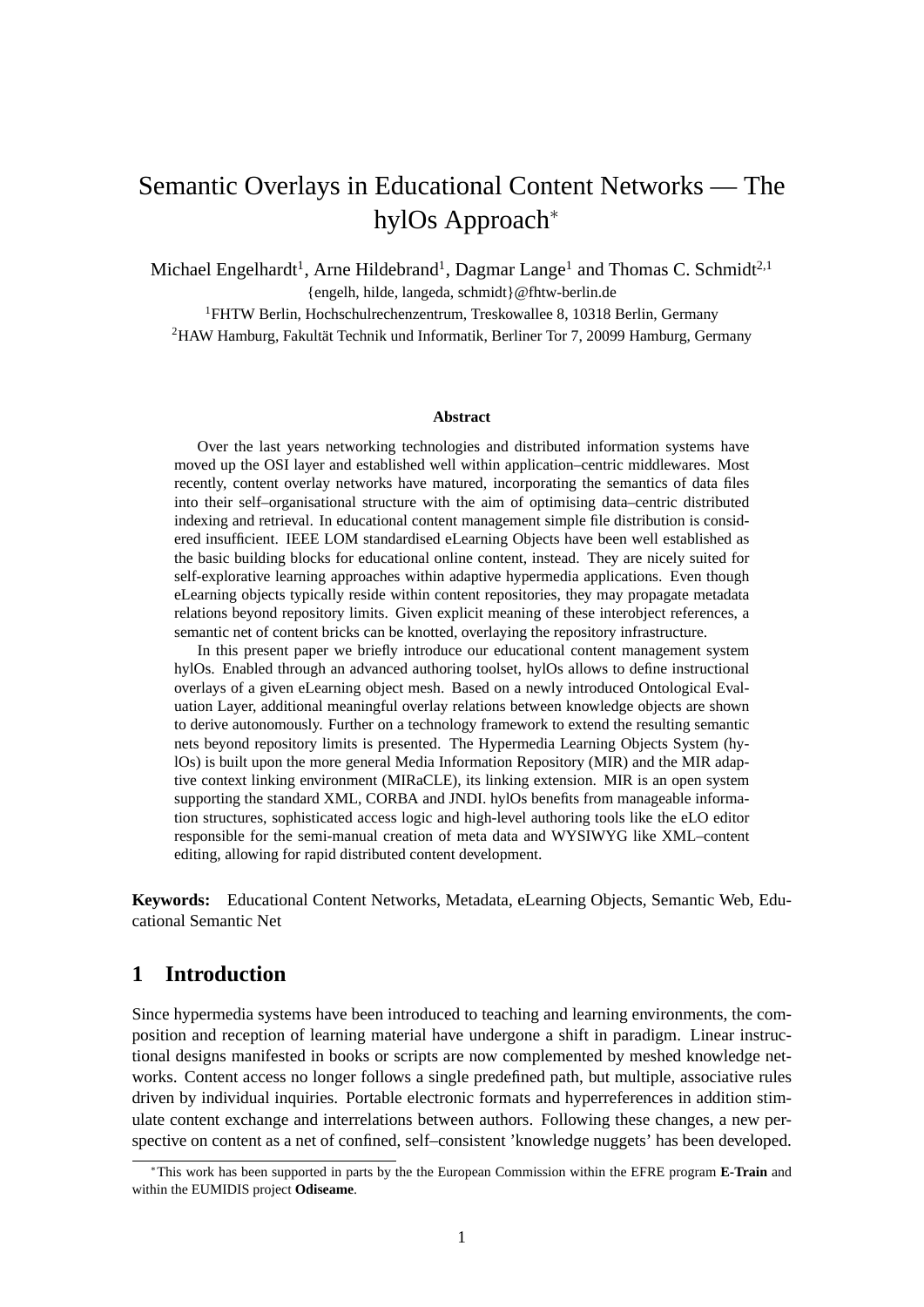In the field of educational content management the concept of atomic, self–consistent content units became standardised as IEEE LOM eLearning Objects (eLOs) (LOM 2002). eLOs may combine rich media content, a significant set of metadata and structural relations. eLO content itself may be composed from other eLearning objects, constructing a self–similar knowledge tree for navigation in this fashion. The LOM metadata subsume technical, textual and educational information, which are complemented by a set of named relations. The latter can be exploited for constructing a dense mesh of interobject guidance to the learner. LOM has been chosen as part of the high–level exchange format SCORM, the Sharable Content Object Reference Model (ADL Technical Team 2004).

LOM named relations form a key concept to content coherence. While single eLearning content objects should sustain isolated, and content composition only allows for hierarchical structuring following a single perspective, the relational part gives rise to a semantic net interconnecting different objects from mutually unaware authors. However, an author adding any eLO to some repository faces the challenge of discovering and defining relations between his object and the remaining repository. This task becomes intractable for large eLO collections. As part of our presently ongoing work on automated eLO recording and processing, we formalised the semantic of eLO relations within an ontology and an additional set of inference rules. Starting from some initial relations, any new object entering a repository can then automatically harvest named links to any other object from concurrent processing of an inference engine.

In the present paper we first discuss the eLearning object approach to content management and briefly introduce the Hypermedia Learning Object System hylOs, our eLearning content platform used for all implementations. In section 3 we propose extensions to the LOM relations, their semantic and discuss an automated inference processing. These procedures are shown to naturally extend beyond repository limits, facilitated by standard metadata transport protocols. Finally, section 4 is dedicated to a conclusion and outlook.

# **2 eLO Content Management**

#### **2.1 eLearning Objects and Related Work**

Several years of online learning experiments and debates have brought up a standardised container for educational content: the eLearning Objects (eLOs). eLOs denote the smallest, atomic learning units covering a single, self-consistent subject. Following the IEEE LOM (LOM 2002) standard eLOs are composed of

- a possibly composite content element, which is intended to be suitable for online display. No rigid restrictions on scale or media types are placed;
- a metadata set, describing educational, technical and administrative properties of the object in a standardised vocabulary, thereby giving rise to automated semantic processing;
- an option for named interrelations to express content information structures and their educational semantic. Structures may form nonlinear and non-hierarchical meshes. Note that eLO provide self-typed pointers by means of which large learning repositories of agglomerated eLOs may be constructed in a self-similar, intermittent fashion.

The creation of such rich educational 'information cells' was mainly motivated from three perspectives:

**Modularisation:** Courses and lectures commonly cover a variety of topics and aspects. Content material is considered more valuable, if split up into distinct 'minimal units' of well identified subjects. Modular online material not only promises ease for rearrangement and re-use, but also may enhance clearness to the learner on the subject presented. Decomposing content into consistent parts of manageable size, in addition, is a vital step towards its use in hypermedia: Besides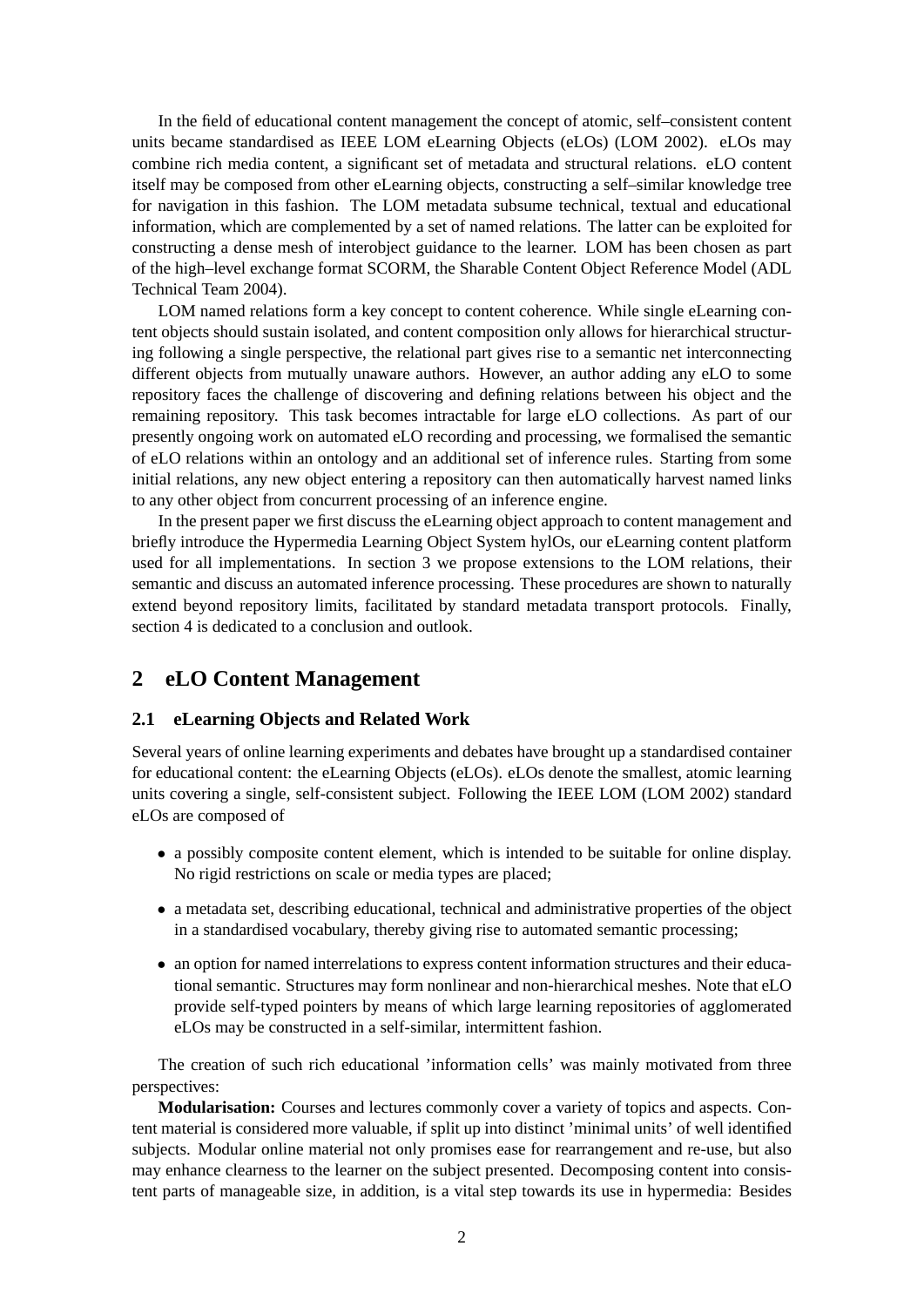the obvious need for digestible portions at online displays, any segmentation requires a rule set of glues, giving rise to the second perspective.

**Structural transparency:** Complex knowledge clearly carries a large variety of interrelations, which in general form an open mesh of references and reference context descriptions. Along with the separation of content into distinct parts, eLearning Objects provide a reference set for defining those interrelations. In this way content structures are made transparent to eLearning applications and may be processed for hyper-referential displays. Additionally, references may carry its context information in a standardised, simplified manner (e.g. IsPartOf, IsBasedOn...), which can be offered to the learner by applications, as well.

**Re-use and exchange:** Well prepared eLOs cover a specific topic in a self–consistent manner, provide meta information on its coverage and the intended context of use. It is the idea that such generally shaped content blocks are much more suitable for re-use or exchange between teachers than commonly used documents. Each eLO is also meant to be an accessible Web resource (equipped with URL), so that access and exchange of these units, available in partly standardised formats, can be promoted to global ease.

Even though there has been very limited effort to explore online capabilities of eLO based educational content management to its full potentials, a harsh and controversial debate arose on this issue. The principle feasibility of these information objects as well as of metadata annotations is questioned in a surging pedagogical dispute (Wiley 2000, Krause & Kortmann 2002, Arnold et al. 2003). Several, often commercial systems to generate SCORM packages are for authors around. Few of them address issues of complex content editing and exhaustive metadata support. A carefully prepared hypermedia editing environment, the hypermedia composer HyCo, has been introduced by García & García (2005). Like hylOs, HyCo aims to seamlessly guide authors, while provisioning structural and semantic information for educational content objects.

#### **2.2 The Hypermedia Learning Object System hylOs**

The Hypermedia Learning Object System (Engelhardt et al. 2002, Schmidt & Engelhardt 2005, hyl 2006) has been designed to provide full educational content management based on the eLO information model. All knowledge bricks are composed of rich media content elements, decorated with a complete set of IEEE LOM metadata and interconnected by qualified relational pointers. They reside within the Media Information Repository (Feustel et al. 2001). The rigorous use of the XML technology framework ensures a consistent separation of content, structural information, application logic and design elements. hylOs provides adaptive eLearning functions and may attain any look & feel by applying appropriate XSL transforms. The system is used in several eLearning deployment projects within our institutions.

hylOs offers variable content access views to the learner (s. fig. 1). Each view presents the content of underlying eLOs according to a certain learning methodology. The first one is based on learning path hierarchies, each of them representing the instructional design as defined by a teacher. Those learning paths may be composed with the help of the instructional designer (s. section 2.3) by arranging appropriate eLOs from the knowledge repository. The second view is formed from the primary content structure as defined by its authors. This hierarchical content organization is visualized as a tree. The root of the tree could be viewed as the most common description of the subject, whereas the leaves are the most detailed information. In contrast to the different possible instructional views, this hierarchical presentation is unique to the content. The third view provides a set of constructivist tools supporting self-explorative learning. In contrast to the preceding access methods, which are more focused on eLO structures, the perspective here is switched to an eLO centered view. Starting from the current context node, qualified relations to other eLOs are displayed, which are taken from the LOM metadata "relation" section. Based on those qualified relations, the content is overlaid by a semantic net, suitable for meaningful exploration.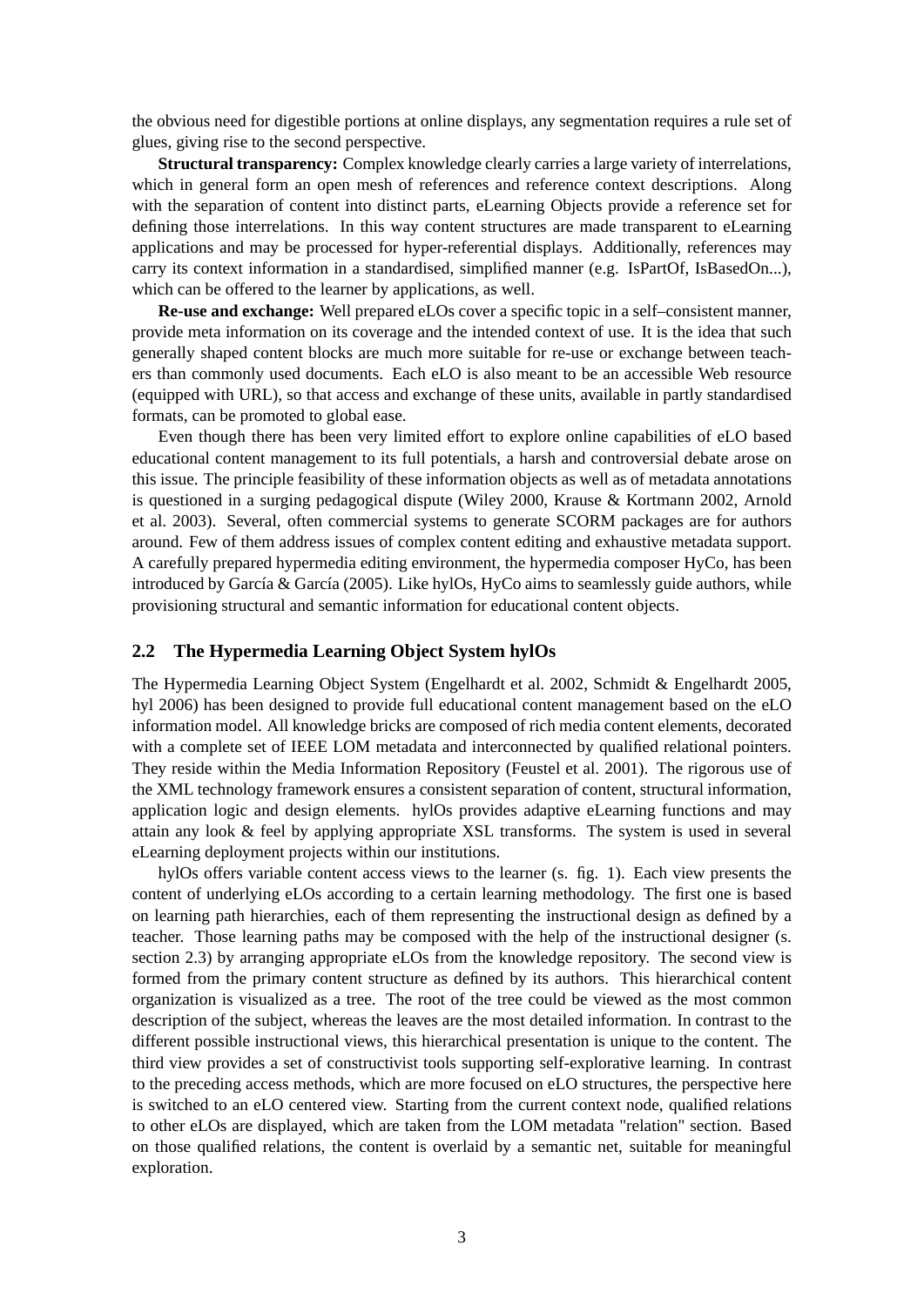

Figure 1: Use Scenarios for hylOs Navigation

Traditional hyperreferences, which provide a separate layer of content traversal, may be customized within hylOs, as well. By means of the MIR Adaptive Context Linking Environment MIRaCLE (Engelhardt & Schmidt 2003), different hyperlink layers may be applied onto the same content, as have been predefined by the teacher or selected by the learner. Links are represented within contextual containers, each one suitable to express a narrative of a specific hyperlinking scheme. These link contexts may be understood as a composition of link rhetoric as suggested in the early work of Landow (1989). Note that textually coherent hyperlink collections provide an additional, meaningful structure to be harvested in future applications.

To illustrate the aforementioned, imagine a learner, a bachelor student, working on a unit on "Multimedia Networking" provided by his professor within the introductory class "Computer Networks". At some time he reaches the subject "Quality of Service", which introduces QoS aspects in networks. The student is not satisfied by the introductory content given in this course and wants to acquire background knowledge. For this task he switches the perspective to the constructivist view, where related topics of his present subject (eLO) are offered. By navigating along the relations or searching for similar 'knowledge nuggets' the learner may find a new learning path called "Advanced Internet Technologies". Here the student switches back to this newly discovered instructional path and works along this course, intended for masters students. After studying the whole QoS lecture, the student wonders wether there is more about networking and changes to the primary content view. Thereby the system will show the complete structure of networking related objects within this authoring trail, disclosing subjects and details never mentioned in the course our student has enrolled for.

A fully distributed authoring environment is part of the hylOs suite, as well. While authors are enabled to edit eLOs in full detail, i.e., rich media content (including mathematical formulae), the LOM metadata tree and all types of relations, great care has been taken to simplify content elaboration wherever possible. An 'easy authoring sheet' within the SWING application provides WYSIWYG XML editing combined with extensive automated harvesting of metadata. Manual provision for only seven LOM attributes is needed, i.e., keywords, semantic density, difficulty, context, learning resource type, structure and document status, if presets taken from previous editing do not apply. While creating subsequent eLO content, authors implicitly generate an object tree. Assisted by an additional authoring sheet, the Instructional Designer (iDesigner), any instructor will be enabled to compose overlay trees individually designed for a specific teaching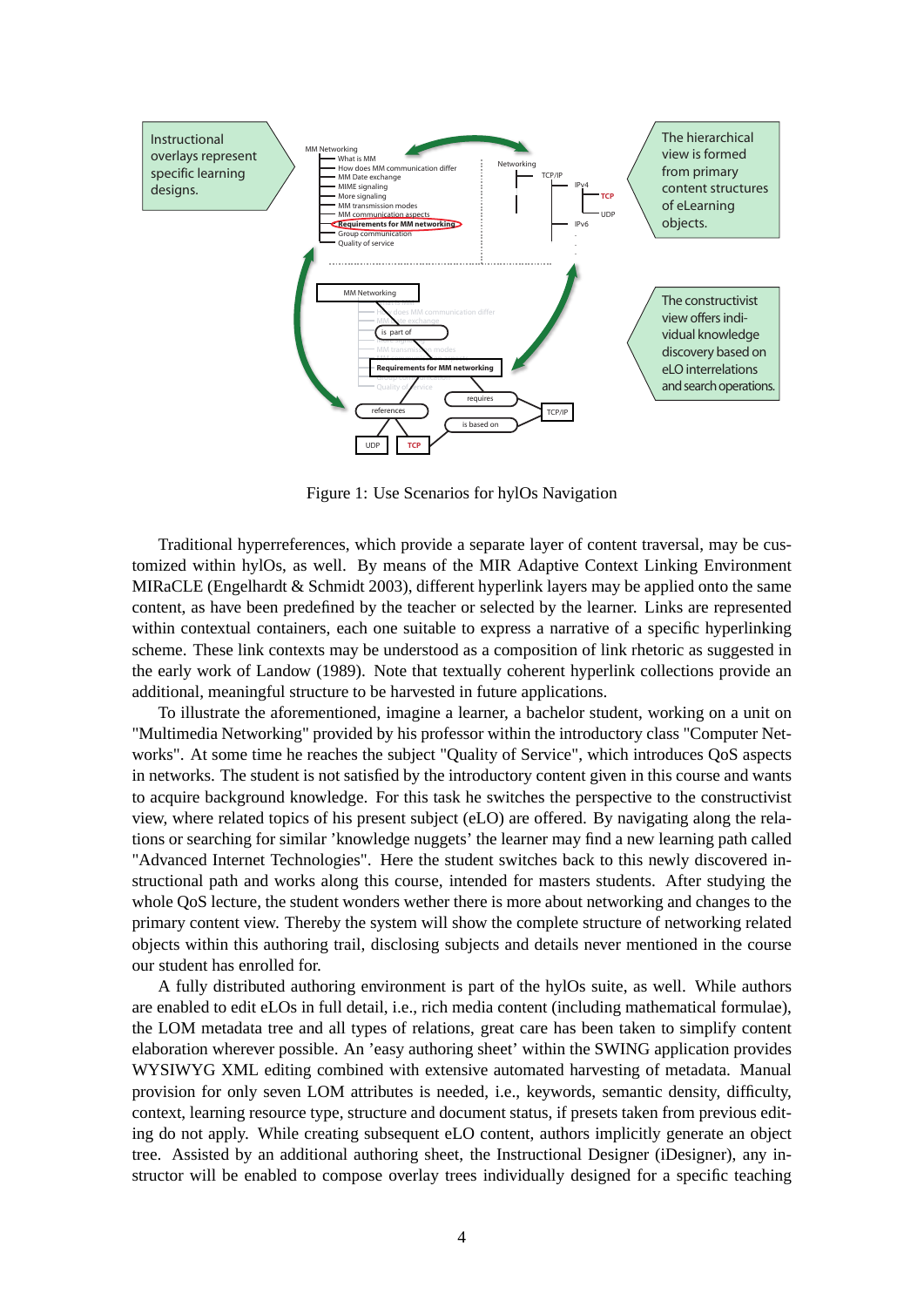

Figure 2: hylOs iDesigner Application View

trail. Re–use of content and structures is supported at any level of complexity. A variety of specific editors for glossaries, (TEX–complient) bibliographies, rich media content and taxonomies complement this high–level authoring environment.

### **2.3 The hylOs iDesigner**

The process of forming a didactically structured outline from single learning components is commonly known as instructional design. This task of arranging the eLOs in different courses or units, thereby superimposing narrative interconnects, is not provided within the eLO paradigm.

The hylOs iDesigner, the instructional designer of our eLearning content management system, is an advanced authoring tool enhancing the process of eLearning course production by providing an additional layer for didactical setup. The iDesigner allows for the definition of course structures and visual units, which can be filled easily with content selected from the eLearning object content repository.

Our approach to instructional design introduces the idea of an instructional container object (ICO). ICOs are derived from eLOs retaining the complete LOM metadata set and the nesting facility. They implement either a structural container nesting other ICOs or a visual container embedding eLOs. In addition they offer appropriate instructional types and an optional prologue or epilogue. Instructional types are courses, sections or pages for example, which are named via the LOM general title property. The nesting of sections allows for the expression of a section : subsection relationship. The page type addresses the problem of visual units composed of eLOs, which are to be rendered onto the same visual. A page enables authors to restructure the content of compound eLearning objects by explicitly selecting desired children from the parent object. Thus the author may mask parts of eLearning objects, which do not fit textual, didactical or educational needs without affecting the eLO itself. This gives rise to a very flexible, unrestricted approach in course design.

Setting up an instructional design using the hylOs iDesigner starts with implementing the desired course structure, consisting of arbitrary sections and pages and resulting in a hierarchy of ICOs. Sections are named by setting the LOM general title property and may be annotated with LOM compliant metadata for further processing or search operations. Filling pages with content requires selecting eLearning objects from the repository. Therefore the author may opt in either browsing or searching the repository. Search queries are based on the restriction of LOM metadata properties, e.g., title, keywords, description or context. The iDesigner supports the user in generating search queries by providing a form-based interface. Matching objects are presented to the author in a file system like style with full content preview, from which the user may drag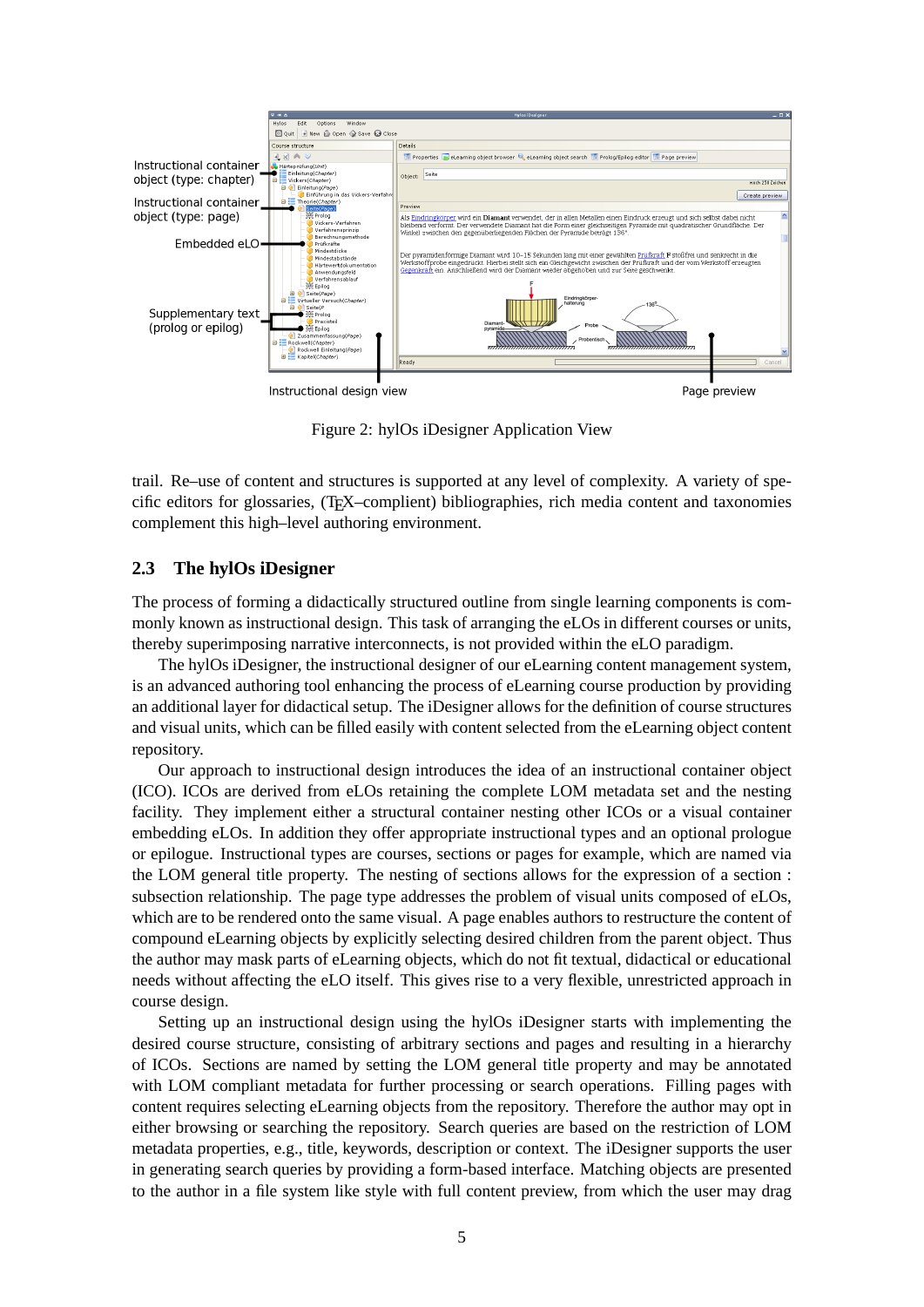desired eLOs and drop them onto the specific page in the instructional design view.

For convenient selection compound eLO structures are presented to the author linearly in a normalized view. To assist a fluent learning process, authors may glue together aggregated learning trails, leading readers by texts foreseen in a prologue or epilogue of the instructional container object. From the technical point of view, the instructional design is stored within instructional container objects, which remain distinct from constituting eLOs. ICOs of the instruction type "page" referring to eLearning objects stored in the repository by an explicitly ordered enumeration. Thus changes to the content of referred eLOs automatically apply to the course content, whereas structural alterations remain unseen.

The hylOs iDesigner bridges the gap between reusability and atomicity of eLearning objects on the one hand and individually and coherently designed courses on the other. It very flexibly imposes instructional overlays onto any, possibly loose collection of eLearning objects.

# **3 An Ontology Based Approach to Constructing Educational Semantic Nets**

#### **3.1 Advancing LOM Relations**

eLearning objects compliant with the LOM metadata standard provide a section of qualified object relations, which allows to interconnect any two objects in a meaningful fashion. Facing a well maintained mesh of eLOs, a semantic learning net may be presented to the learner for navigation and knowledge exploration, as well as to the author or instructional designer.

However, the expressiveness of LOM relations is limited to the administrative view of librarians, as types and semantics of these relations have been directly adopted from the Dublin Core library metadata set (see table 1). To gain expressions suitable for educational hypermedia, the semantic of DC relations needs adaptation, sharpening and a careful extension, which has been addressed in parts by several authors of educational systems; see Steinacker et al. (1999), virtual campus team (2003), Karampiperis & Sampson (2004).

|                                                  | Is part of   Is version of   Is format of   Is referenced by   Is based on   Is required by |                         |  |
|--------------------------------------------------|---------------------------------------------------------------------------------------------|-------------------------|--|
| Has part   Has version   Has format   References |                                                                                             | Is basis for   Requires |  |

Table 1: Original Dublin Core/LOM Relations

For an elaboration of a fairly comprehensive, viable notion on a semantic educational net, we proceed in three phases: At first, we select those relations from the DC set, which sustain suitable under minor modifications and specifications in the educational hypermedia context. The results are shown in table 2. The major, unobvious change consists in turning 'isFormatOf' into a symmetric property. The corresponding DC inverse property pair expresses bibliophilic editorial hierarchies, which remain absent in hypermedia systems.

At second, we redefine the semantic of those DC properties, which had been bound to pure technical terms. Even though similar reinterpretations have been commonly undertaken in LOM based educational contexts, an explicitly stated semantic is lacking, but needed for further operations. Table 3 displays the corresponding entities and their semantic values. These three DC property pairs now essentially express thematic dependencies of increasing strengths. 'references' and 'isBasedOn' both admit mandatory roles and thus fail to reach transitivity.

Finally we choose a set of additional relation properties, which are missing in the LOM standard. Most importantly the taxonomic interdependence 'isBroaderThan' has been raised to the eLO net. Guided by the maxim of restraint, only three horizontal relations have been introduced for improved orientation in content access. Any additional values representing a meta discourse on content, as introduced by Steinacker et al. (1999), were omitted for the sake of simplicity and clarity. Types and semantic of these newly introduced relations are visualised in table 4.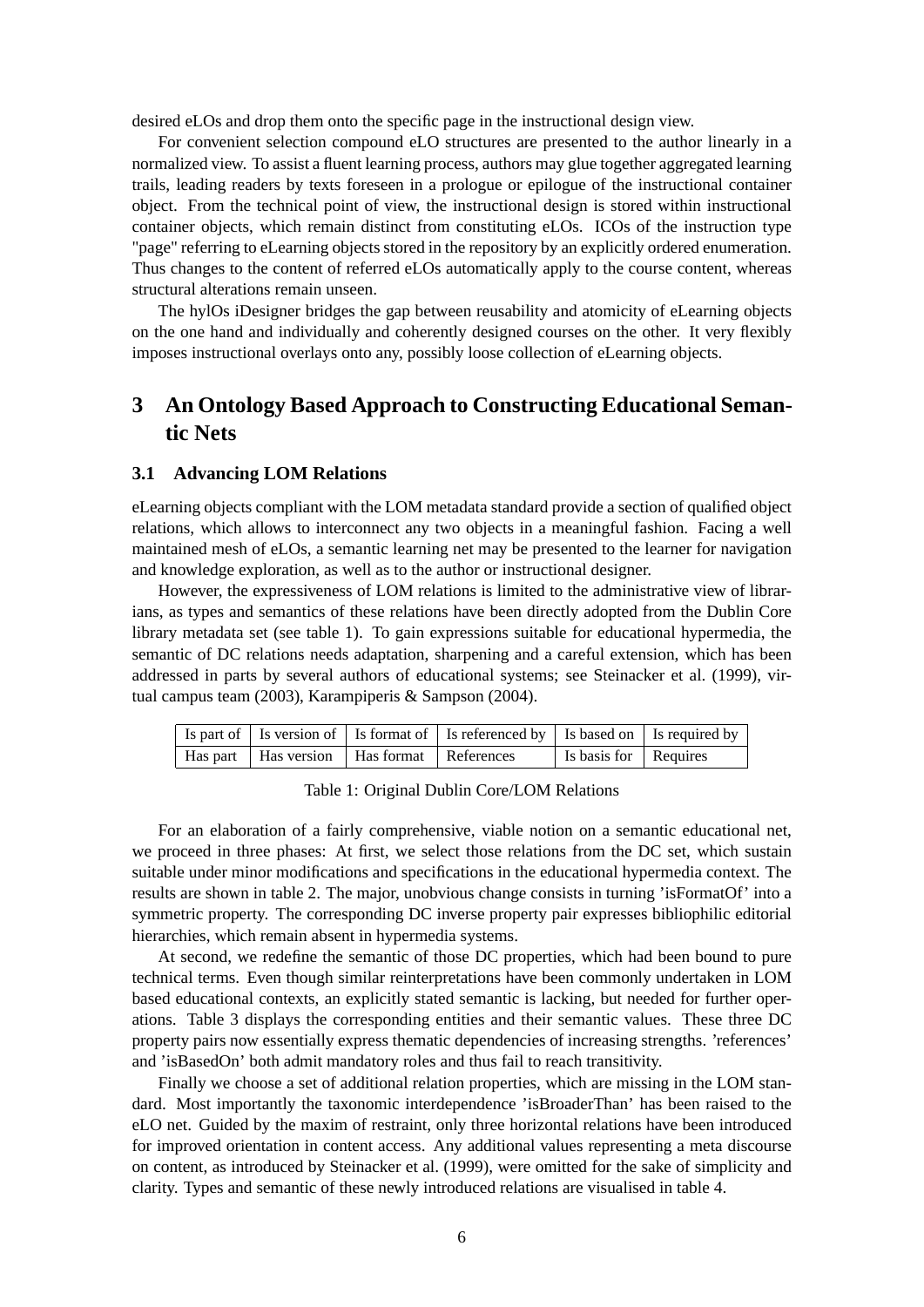| Relation               | Semantic                                               |  |
|------------------------|--------------------------------------------------------|--|
| hasPart/isPartOf       | This inverse pair of transitive properties expresses   |  |
|                        | the structural relation of nesting eLOs. There is no   |  |
|                        | additional meaning related to content.                 |  |
| has Version/is Version | This pair of inverse properties describes versioning   |  |
|                        | as generated by updates or redesigns. Different ver-   |  |
|                        | sions may deviate in content and author, preserving    |  |
|                        | thematic dedication and technical format, though.      |  |
| isFormatOf             | This symmetric property relates eLOs, which essen-     |  |
|                        | tially cover the same content in different formats. It |  |
|                        | does not imply interchangeability, but a persistence   |  |
|                        | of educational context.                                |  |

| Relation               | Semantic                                              |
|------------------------|-------------------------------------------------------|
| references/            | This inverse property pair describes a weak form      |
| isReferencedBy         | of content relation: An author references another     |
|                        | eLO for mandatory information extensions, similar     |
|                        | to common use of hyperlinks.                          |
| isBasedOn/isBasisFor   | This inverse property pair relates an eLO carry-      |
|                        | ing content fundamental to another. It expresses a    |
|                        | strong, but mandatory textual relation.               |
| requires/ isRequiredBy | This inverse pair of transitive properties denotes an |
|                        | obligatory content dependence in the sense that eLO   |
|                        | A cannot be understood without knowledge of eLO       |
|                        | Β.                                                    |

Table 3: Redefined Semantic for Selected DC Relations

Note that all relations occur symmetric or in inverse pairs. Besides systematic considerations, this characteristic covers an important technical consequence. Any author may denote any relation by just requiring write access to his own objects.

An example of a semantic net derived from extended LOM relations is visualised in figure 3. All chosen subjects from the Semantic Web context are connected via qualified relations, which allow for a coherent, semantically guided content access. A learner, meeting a well maintained educational semantic net tied by the relations described above, will greatly profit in content navigation, orientation and exploration. It is moreover easy to implement, as has been done within the hylOs application. Any author exploring the current state of an eLO repository will likewise benefit from a dense mesh covering his region of interest.

#### **3.2 Ontological Evaluation Layer**

Adding a new eLearning object will require to identify and update appropriate relations with a possibly large amount of repository entries. Objects entering the repository by automated acquisition as described in Engelhardt et al. (2006), will be predisposed as unconnected entities. Any classified object, though, may immediately inherit the relation 'isBroaderThan' from the taxonomy and 'isPartOf' from its structural disposition. Additional attributes may be conjectured from heuristic considerations, e.g., two eLOs of (almost) identical classification and keyword sets, as well as comparable educational attributes are likely to be 'AlternativeTo' each other.

To overcome the obstacle of further manual netting, an *Ontological Evaluation Layer (OEL)* has been designed and implemented in hylOs. The core concept consists in encoding taxonomic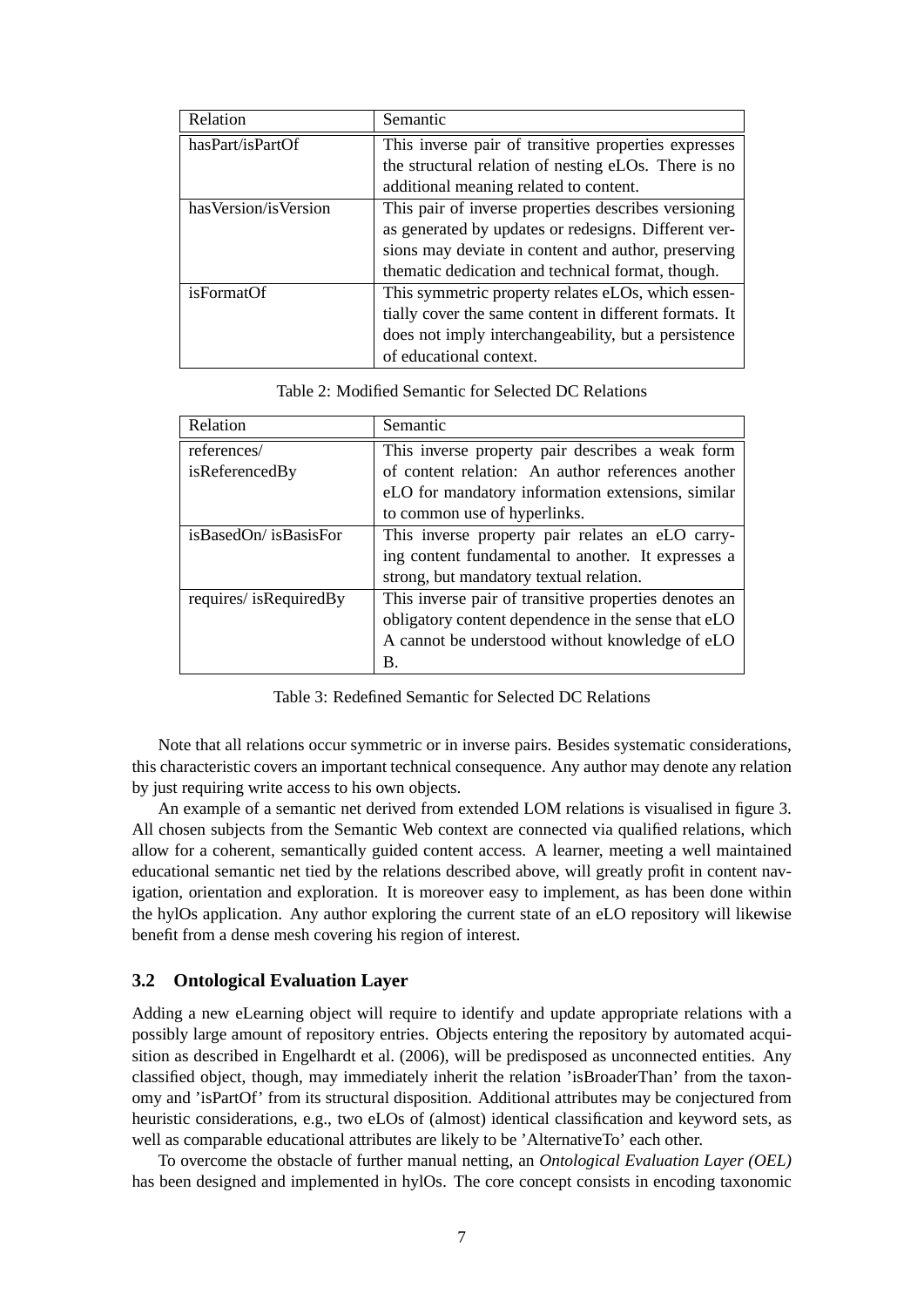| Relation                    | Semantic                                               |  |
|-----------------------------|--------------------------------------------------------|--|
| isNarrowerThan/             | This inverse pair of transitive properties encodes the |  |
| isBroaderThan               | standard taxonomic relation.                           |  |
| <i>isAlternativeTo</i>      | This symmetric transitive property connects inter-     |  |
|                             | changeable eLOs. Alternative eLOs are meant to         |  |
|                             | be of equivalent content, pedagogical and structural   |  |
|                             | properties, but may deviate in formats.                |  |
| illustrates/IsIllustratedBy | This inverse property pair expresses illustration in   |  |
|                             | an open fashion. For illustration an eLO need not be   |  |
|                             | of specific content type.                              |  |
| isLessSpecificThan/         | This inverse pair of transitive properties relates two |  |
| isMoreSpecificThan          | objects, which are of strong thematic familiarity, but |  |
|                             | differ in generality. A more specific object may       |  |
|                             | cover subaspects or the identical subject in more de-  |  |
|                             | tail or exhibit a thematic overlap while being more    |  |
|                             | specific.                                              |  |

| Table 4: Additional Educational Relations |
|-------------------------------------------|
|                                           |

dependencies and relation semantics within an OWL (2004) ontology, which then can be processed by an inference engine. At this first step, relation properties/pairs along with their characteristics can be distributed across repositories. To account for logical dependencies between related properties, additional inference rules need to be supplied to the inference engine. As outcome of a careful overlook we identified about 50 of such rules, giving rise to a dense inference set. Some typical examples of inherent conclusions read:

- A is narrower than  $B \wedge B$  is format of  $C \Longrightarrow A$  is narrower than  $C$
- A is based on  $B \wedge C$  has part  $B \Longrightarrow A$  is based on  $C$
- A requires  $B \wedge B$  is based on  $C \Longrightarrow A$  is based on  $C$
- A is more specific than  $B \wedge B$  is format of  $C \Longrightarrow A$  is more specific than C
- (A is version of B  $\vee$  A has version B)  $\wedge$  A is format of  $C \wedge B$  is format of C  $\implies$  A is alternative to B

Our implementation uses the JENA framework (JEN 2005) to operate the reasoning, combining the extended relation ontology and the additional inference rule. A daemon triggered by object insertion or update within the repository concurrently adds appropriate relations to the new or changed object. By following a strategy of concurrent evaluation leading to immediate persistence, our hylOs implementation accounts for the rather slow reasoning process of the JENA framework, which is unsuitable for real–time interactivity.

Any newly inserted object or relation will lead to a chain of subsequent link placements within the hylOs system. Authoring thus is enriched by forceful augmentation intelligence. Learners will profit from automated reasoning and envision a consistent and supposedly dense educational semantic net.

#### **3.3 Results**

An excerpt of the reasoning results for a sample set of 18 eLOs consisting of the two thematic islands "OO Programming" and "XML Technologies", exhibiting "DOM" and "SAX" as points of contact, are displayed in figure 3. We arrived at a dense mesh of 300 relations between those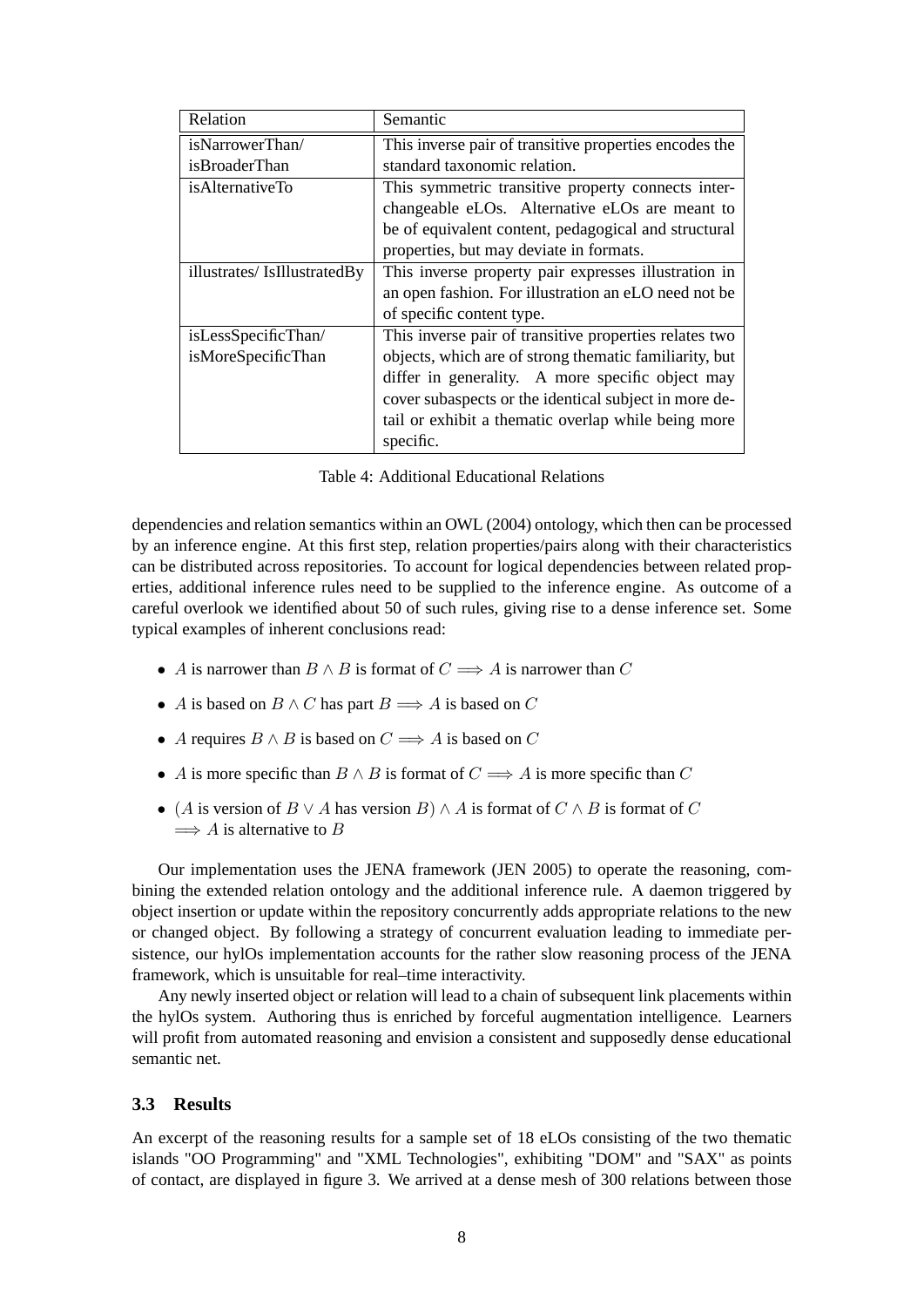

Figure 3: Excerpt from a Resulting Semantic Net

objects, following a three–step procedure. After initial object creation, 66 relations were inherited from structure, classification and heuristic conclusions. In the second step we manually added 12 relations from table 3 as a typical contribution of an author, who sparsely overlooks thematic dependencies. Subsequent reasoning could identify 162 conclusions from the set of 78 given relations. Finally we added 7 major relations identified as missing and received additional 53 links from the inference process.

Besides quantity, it should be noted that the inferred relations are not at all limited to the obvious; according to the underlying effective rule set quite surprising results occur. The two initially unrelated eLOs "Markup Languages" and "Java Sample 2" inherit for example the relation "isRequiredBy" through the following logical chain.

- 1. "Markup Languages"  $\stackrel{hasPart}{\longmapsto}$  "XML"
- 2. "DOM"  $\overset{requires}{\longmapsto}$  "XML"
- 3. "Java Sample 2"  $\stackrel{hasPart}{\longmapsto}$  "DOM".

To gain evidence that our axiomatic rule set is contradiction–free and semantically sound, an extensive theoretical and empirical analysis is ongoing. For an example, we monitor inconsistencies, which also may result from manual editing, by encoding incorrectness–relations in a separate ontology, e.g.,

- A is part of  $B \wedge B$  is part of  $A \Longrightarrow A$  incorrectPart B
- A is format of  $B \wedge B$  has version  $A \Longrightarrow A$  incorrectFormatVersion B

and apply the reasoner likewise. It thereby has been our steady experience that erroneous inferences are quickly discoverable, since the outcome of rule–reasoning rapidly spreads among entities and soon leads to obvious incorrectness. For further methodology, experiments and results we refer the reader to forthcoming publications.

#### **3.4 Inter–Repository Overlays**

The above semantic reasoning approach proved its strong ability to derive non–trivial results, admitting enhanced efficiency when interconnecting previously disjoined "islands" of densely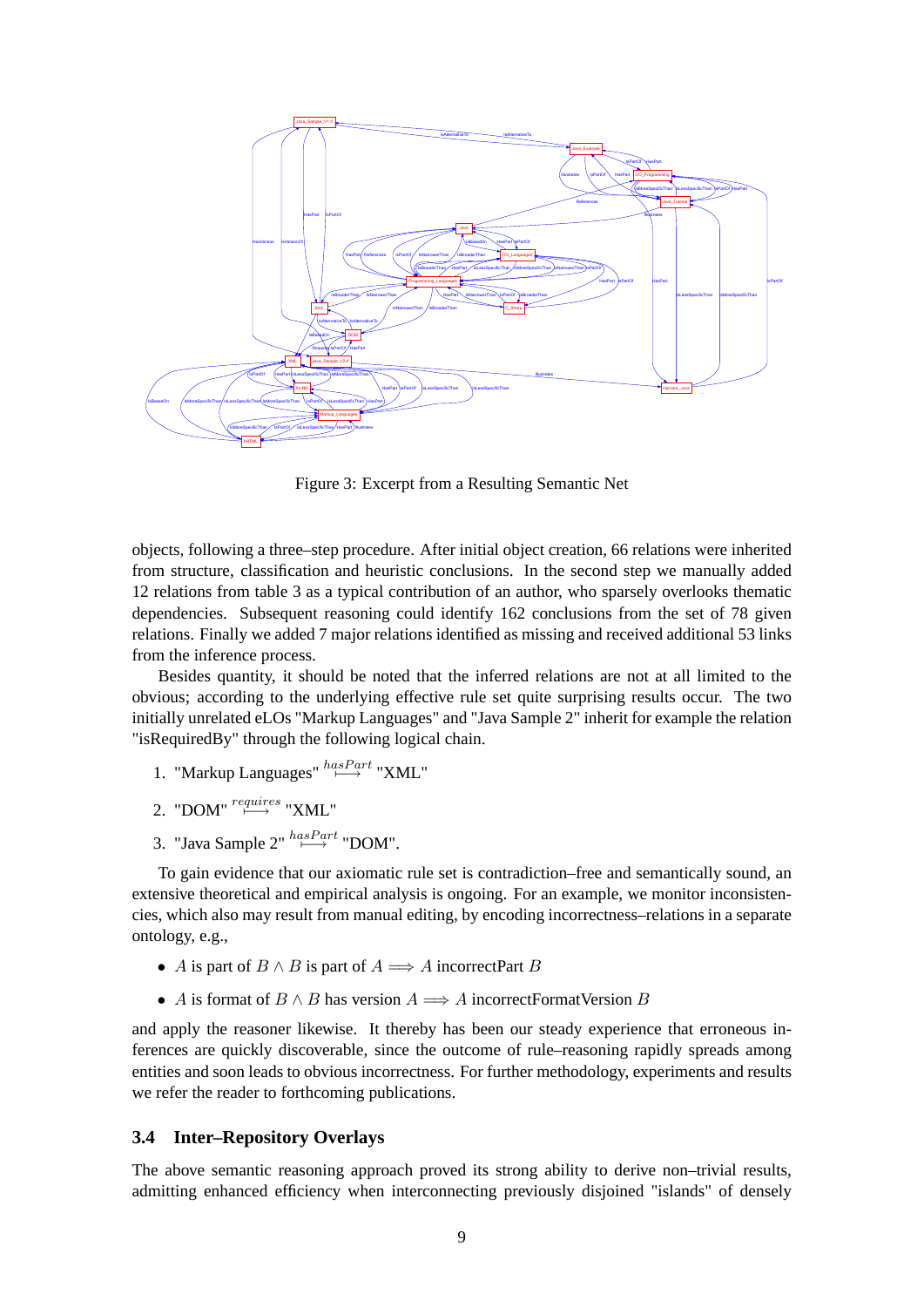meshed eLearning Objects. Starting from this observation we now derive an approach to extend our internally applicable scheme to an automated generation of inter–repository overlays. Learners and authors will gain through this a view on external resources within their navigational context.

Our approach relies on the availability of LOM metadata, retrieved by the widespread OAI (2004) protocol, and the pairwise occurrence (symmetric or inverse) of relations. It proceeds as follows. Starting from a predefined perspective, related metadata of the distant repository are retrieved and proxied. Initial links between local and proxied data then are identified from classification terms and heuristics, just as done within hylOs for newly inserted objects. Inference further on operates jointly on initial interconnects, internal relations of the local and proxied repositories and manually authored links, if provided. Semantic reasoning will result in a set of named referential pairs, out of which the outward directed part is written into the local system. Semantic overlay nets can thus evolve grounded on standard technologies without taking effect on knowledge peers.

As multiple large learning depots may be involved in this reasoning process, scalability issues arise. Algorithmic complexity here is a superlinear function of data sizes, i.e., the numbers of objects and relations involved. However, data may be presented to the reasoner in limited, preferably related subsets. Subsequent steps of reasoning on a sliding data window will derive the same semantic net, provided the window is sufficiently large for rules to apply. The validity of this iterative approach follows from the observations that inference processes are idempotent and self–healing.

## **4 Conclusions and Outlook**

In this paper we discussed key aspects of eLO–based educational content networks and automated content augmentation. Starting from an introductory discussion of IEEE LOM eLearning objects, we introduced our Hypermedia Learning Object System hylOs, and ongoing activities of eLO generation and management. Focussing on the application of an educational semantic net, a detailed evaluation and a suggestion for improvement of the LOM semantic relations has been presented. It was shown that by turning the inherent relational logic into operational reasoning, a semantic learning net will actively evolve and monitor its consistency.

The approach of generating a learning net can be extended to inter–repository overlays in a straightforward way, by using standard metadata transport protocols such as OAI. Our future work will concentrate on the design of semantic peer–to–peer networks formed between distributed eLearning Objects, delivering content on demand within individual educational contexts of learners and authors.

## **References**

- ADL Technical Team (2004), 'Sharable Content Object Reference Model (SCORM) 2004 2nd Edition'.
- Arnold, P., Kilian, L. & Thillosen, A. (2003), Pädagogische metadaten im elearning, *in* M. Kerres & B. Voß, eds, 'Digitaler Campus', Vol. 24 of *Medien in der Wissenschaft*, Münster.
- Engelhardt, M., Hildebrand, A., Kárpáti, A., Rack, T. & Schmidt, T. C. (2002), Educational content management – a celluar approach, *in* M. E. Auer & U. Auer, eds, 'Interactive computer aided learning (ICL) 2002. International Workshop. Blended Learning', Kassel University Press, Villach (Austria).
- Engelhardt, M., Hildebrand, A., Lange, D. & Schmidt, T. C. (2006), Reasoning about eLearning Multimedia Objects. submitted to WWW'06 SWAMM WS.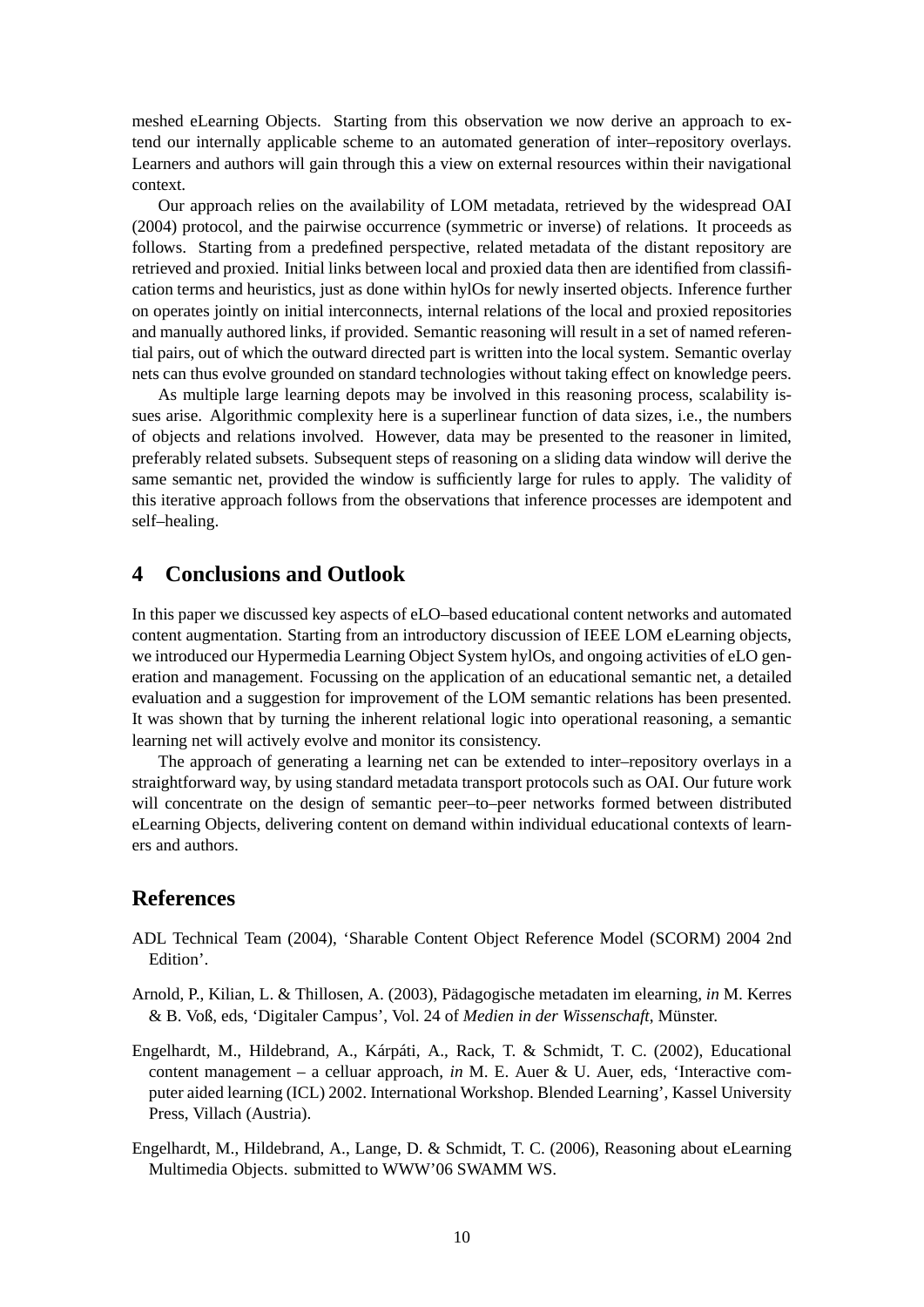- Engelhardt, M. & Schmidt, T. C. (2003), Semantic linking a context-based approach to interactivity in hypermedia, *in* R. Tolksdorf & R. Eckstein, eds, 'Berliner XML Tage 2003 – Tagungsband', Humboldt Universität zu Berlin, pp. 55–66.
- Feustel, B., Kárpáti, A., Rack, T. & Schmidt, T. C. (2001), 'An environment for processing compound media streams', *Informatica* **25**(2), 201 – 209.
- García, F. J. & García, J. (2005), 'Educational hypermedia resource facilitator', *Computers & Education* **44**(3), 301–325.
- hyl (2006), 'The hylOs Homepage', http://www.hylOs.org.
- JEN (2005), 'Jena a semantic web framework for java', http://jena.sourceforge.net/.
- Karampiperis, P. & Sampson, D. (2004), Learning object metadata for learning content accessibility, *in* 'World Conference on Educational Multimedia, Hypermedia and Telecommunications (EDMEDIA)', Vol. 2004, Lugano, Switzerland, pp. 5204–5211.
- Krause, S. & Kortmann, R. (2002), 'Standardisierung im E-Learning oder Vom schleichenden Untergang der Didaktik', *Medienpädagogic* **02**(2). **URL:** *http://www.medienpaed.com/02-2/krause\_kortmann1.pdf*
- Landow, G. P. (1989), 'The rhetoric of hypermedia: some rules for authors', *Journ. of Comp. in Higher Education* **1**(1), 39–64.
- LOM (2002), Learning object meta-data, Draft Standard 1484.12.1, IEEE.
- OAI (2004), 'The open archives initiative protocol for metadata harvesting', http://www.openarchives.org/OAI/2.0/ openarchivesprotocol.htm.
- OWL (2004), OWL Web Ontology Language: Semantics and Abstract Syntax, W3C Recommendation, World Wide Web Consortium.
- Schmidt, T. C. & Engelhardt, M. (2005), Educational Content Management, *in* F. J. García, J. García, M. López, R. López & E. Verdú, eds, 'Educational Virtual Spaces in Practice', Ariel International, Barcelona, pp. 105–118.
- Steinacker, A., Seeberg, C., Fischer, S. & Steinmetz, R. (1999), Multibook: Metadata for the Web, *in* '2nd International Conference on New Learning Technologies', Bern, Switzerland, pp. 16– 24.
- virtual campus team, T. (2003), 'Architecture and conceptual model of Virtual Campus', http://www.elet.polimi.it/res/vcampus/download/MCwebVersion.pdf.
- Wiley, D. A., ed. (2000), *The Instructional Use of Learning Objects*, Bloomington.

#### **Authors:**

Michael Engelhardt FHTW Berlin, Hochschulrechenzentrum

Michael Engelhardt is a senior developer of the hylOs project team. He completed his Diplom thesis in applied computer science from FHTW Berlin in 2003 on concept and implementation of a semantic approach to hyperlinking. His current work concentrates on eLO management and